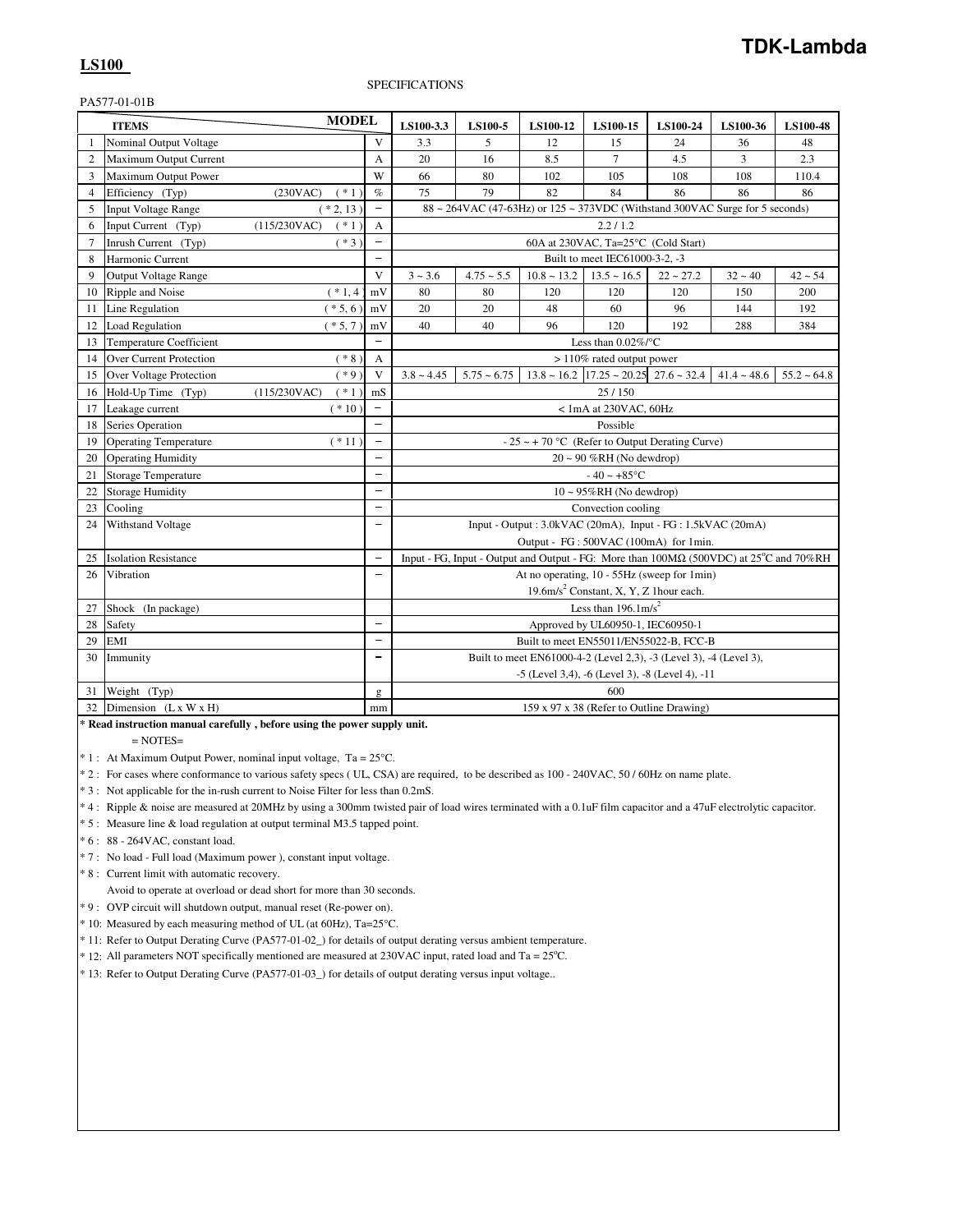## **LS100**

### PA577-01-02

## **\*COOLING : CONVECTION COOLING OUTPUT DERATING**  50 70 60  $Ta(^oC)$   $\qquad \qquad$  LOAD  $(\%)$  $-25 \sim +45$  100 92(3.3 & 5V), 100(OTHERS) STANDARD MOUNTING TB1